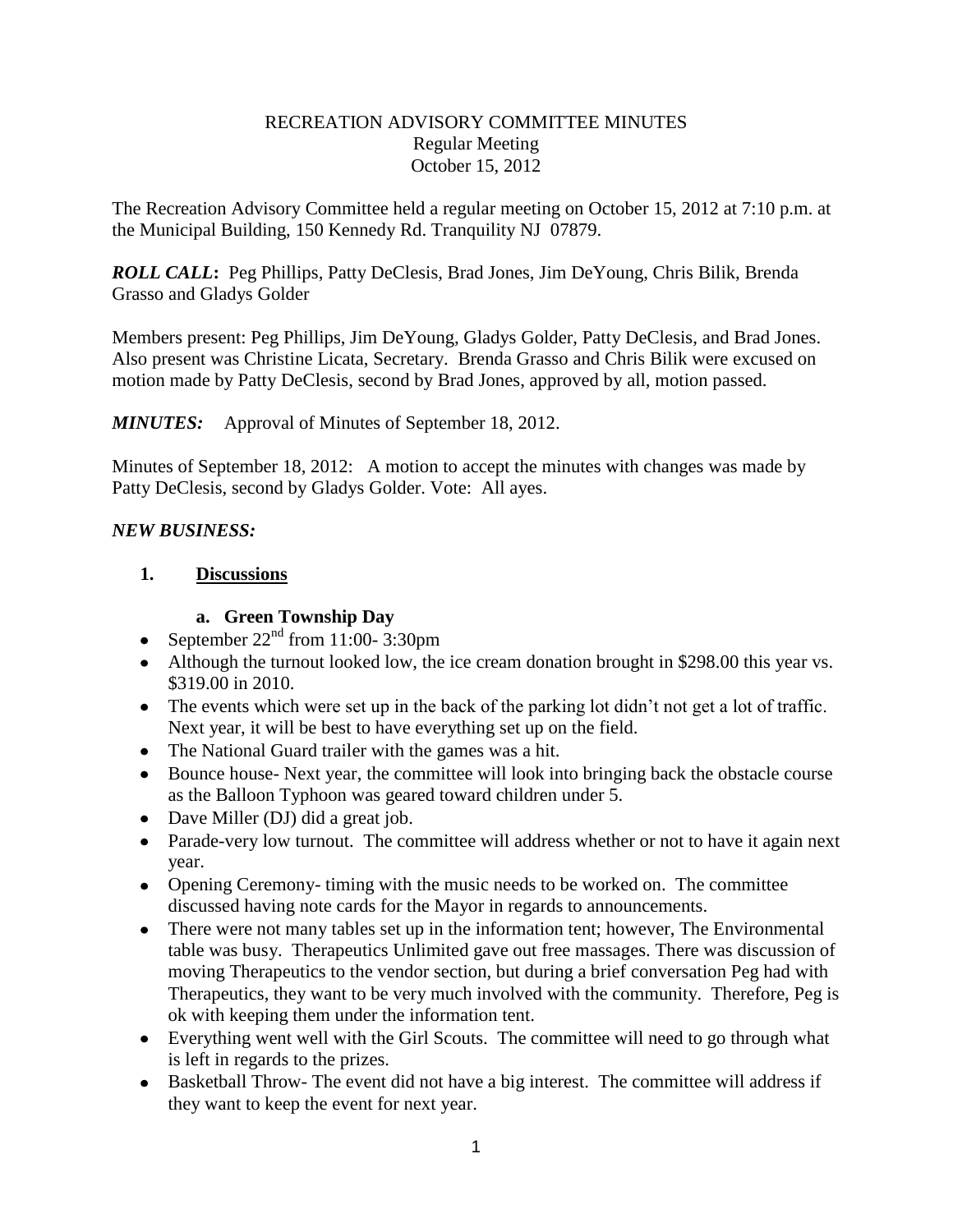- Watermelon Contest- Went very well. Everyone seemed to have fun. Gladys did a great job making the goodie bags.
- Top O' NJ- Was very happy with the event. Location and crowds worked out well. If there was a small group, they gave the kids a chance to fly.
- Fire Dept- The committee has not reached out to them for feedback on how the event went.
- Chef's did a very good job with the food. People were very appreciative of the prices. Chef's was pleased with how the day went. Chef's is willing to cook the food for next year.
- Hula Hoop Contest- Went very well. Good turnout of the kids and adults.
- Balloon/Stilt Walker- The committee agreed that Mark did not like them shadowing him. Not a very friendly. The committee will look into someone else for next year which does a similar program. The one suggestion is that the person does not dress as a clown since some children are afraid of them.
- The Older American Award presented during the opening ceremonies went well. It was suggested to keep the Older American award at this time slot since everyone is gathered together as long as the family members can be present at that time.
- Parking-went well. Everyone seemed to follow the signs that were placed. Since there was some money left in this year's budget, the committee thought it would be good to purchase some wired frames for the signs for next year. The committee would also like to purchase rubber mats for the wires and wireless microphone for the DJ. Peg will discuss with Linda Padula in regards to encumbering the money from this year's budget.

## **f. Yoga**

- Goes until November  $1<sup>st</sup>$ . There are 5 people signed up for this session.
- Christine will check with Marybeth to see if see wants to hold another session after the first of the year.

# **g. Yard Sale**

• Was held on October  $6<sup>th</sup>$ . 21 houses signed up.

### **h. Halloween Parade**

- Brenda just needs to buy candy. Peg will follow up with Brenda to make sure she has everything.
- The committee should be there no later than 2:30pm
- Chris was to request the pumpkins from Tranquility Farms. Peg will follow up with Chris on the status

# **g. Tree Lighting**

- Peg will touch base with Rose in regards to the Girl Scout role
- Brad will get the candy canes and Patty will pick up souvenirs
- Hot Chocolate will be served

# **h. Gingerbread House Decorating Contest**

• Peg will revise the entry form from last year. The time will be cut back for the drop off.